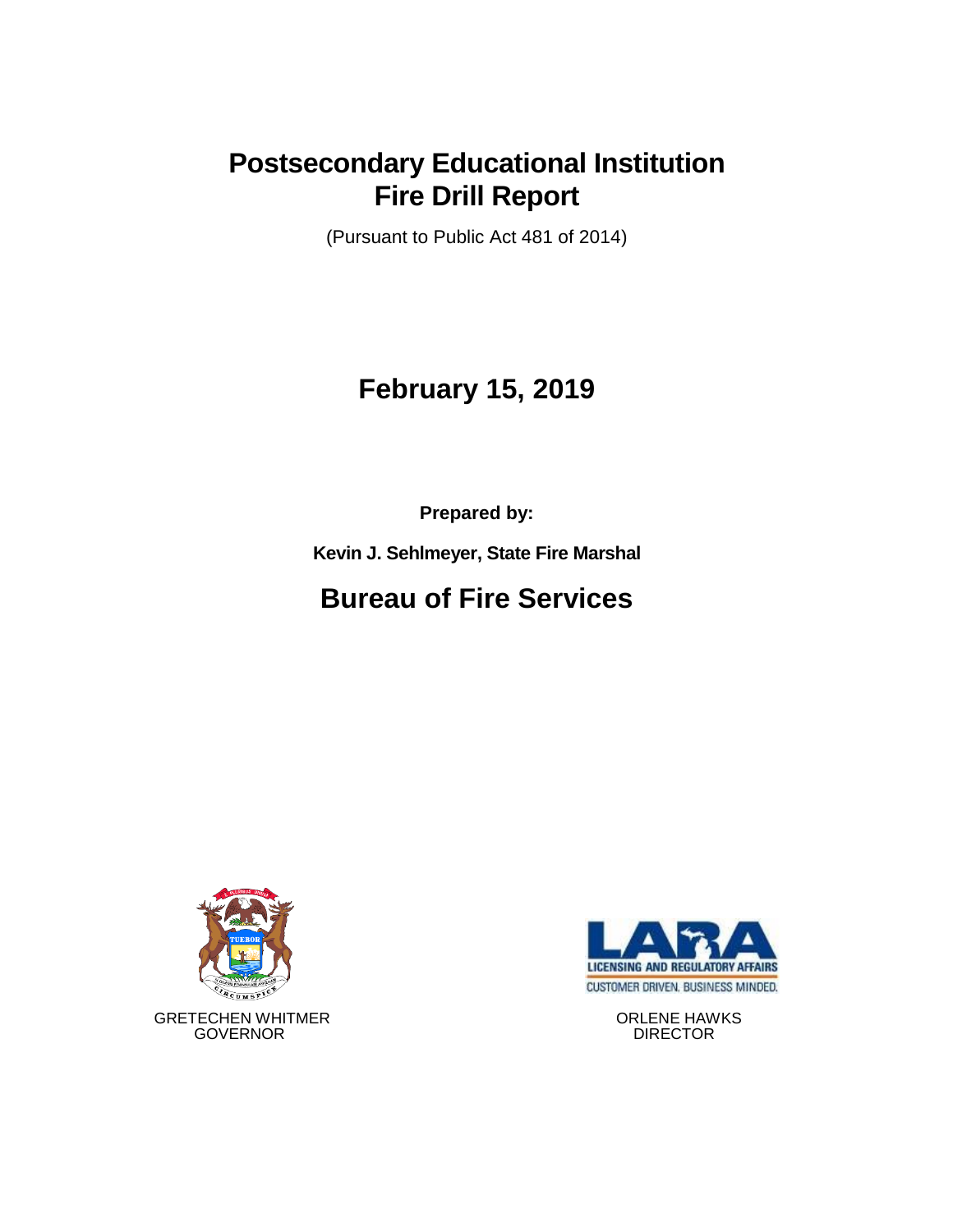### **Table of Contents**

|                                     | Page           |
|-------------------------------------|----------------|
| <b>Introduction</b>                 | 3              |
| <b>Definitions</b>                  | 3              |
| <b>Instructional Staff Training</b> | 3              |
| <b>Reporting Requirements</b>       | $\overline{4}$ |
| <b>Summary</b>                      | $5-6$          |
| <b>Conclusion</b>                   | 7              |
| <b>Attachment A</b>                 | 8              |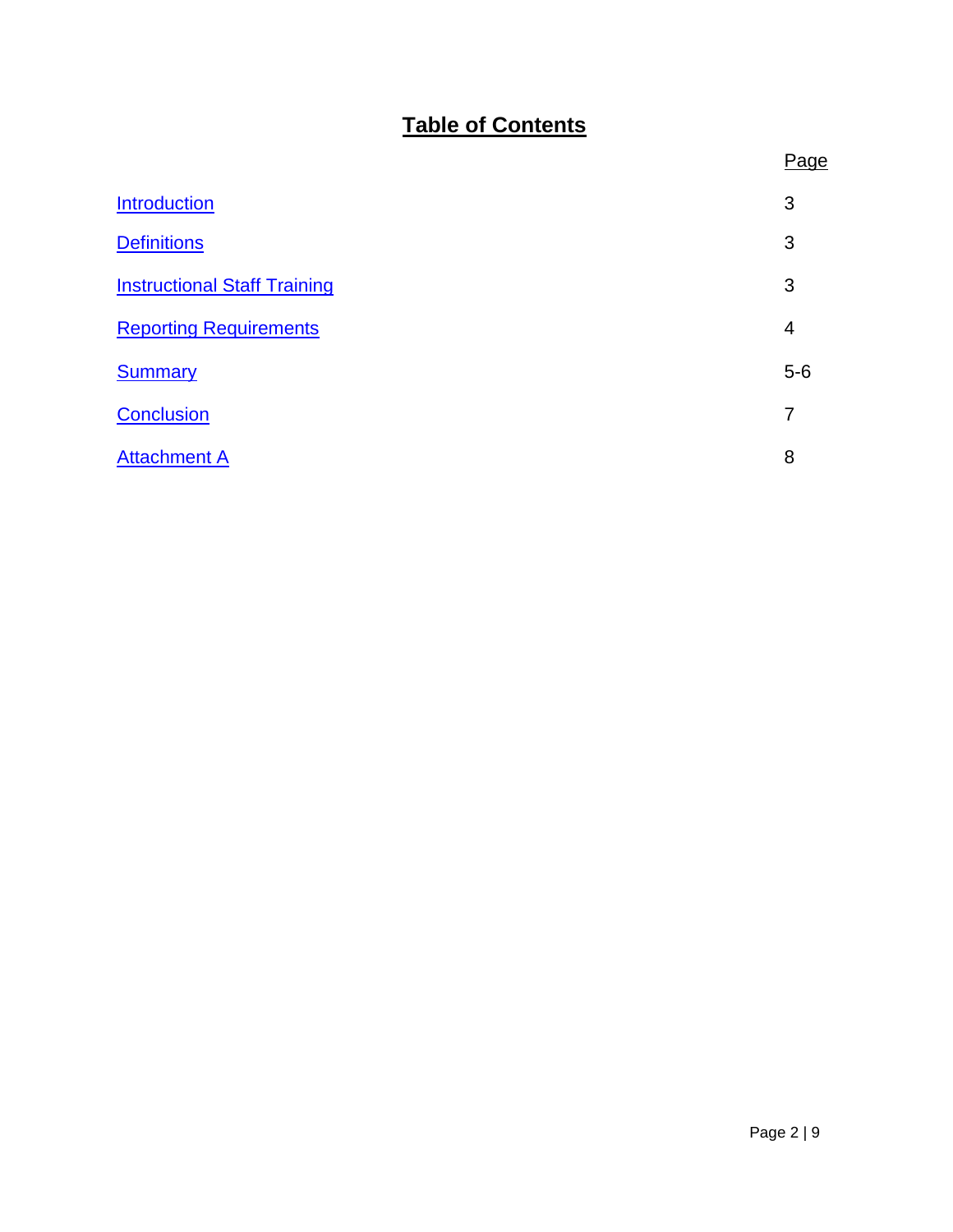### <span id="page-2-0"></span>**INTRODUCTION**

Michigan's Fire Prevention Code was amended in 2014. MCL 29.1 et al. The amendments to the Michigan Fire Prevention Code added requirements for fire drills at postsecondary educational institutions and took effect March 31, 2015. MCL 29.19a. Each postsecondary educational institution dormitory is mandated to hold three (3) fire drills each year. MCL 29.19a(2). The fire drill requirements are as follows:

- One (1) fire drill in the fall semester within 21 days after the start of classes. MCL 29.19a(2)(a);
- One  $(1)$  fire drill in the spring semester. MCL 29.19a $(2)(b)$ ;
- At least one (1) of the fall or spring drills shall be held when school is in session between sunset and sunrise. MCL 29.19a(3); and
- One (1) fire drill in the summer semester if the dormitory is occupied by students during that semester. MCL 29.19a(2)(c).

No other postsecondary educational institution building is mandated to have fire drills.

#### <span id="page-2-1"></span>**DEFINITIONS**

- Fall semester means the semester in which the majority of scheduled classes are between September 1 and December 31. MCL 29.19a(8)(a).
- Postsecondary educational institution means a degree or certificate-granting public or private college or university, junior college, or community college located in this state. The term includes the governing body of the postsecondary educational institution. MCL 29.19a(8)(b).
- Postsecondary educational institution dormitory means a building located on the campus of a postsecondary educational institution; is owned, leased, or managed by, or under the direct control of, the postsecondary educational institution; is used to provide housing for more than 16 individuals who are not members of the same family; and does not provide individual cooking facilities for its residents, whether or not meals are provided to any of those residents. MCL 29.19a(8)(c).
- Spring semester means the semester in which the majority of scheduled classes are between January 1 and May 3. MCL 29.19a(8)(d).
- Summer semester means the semester in which the majority of scheduled classes are between June 1 and August 31. MCL 29.19a(8)(e).

#### <span id="page-2-2"></span>**INSTRUCTIONAL STAFF TRAINING**

All instructional staff are required to be trained in fire drill procedures before the beginning of each academic year. MCL 29.19a(1). This training would include staff in dormitory buildings and instructional staff regardless of the requirement for conducting drills in the building. The training may be separate or part of the institution's training in their overall emergency response plans.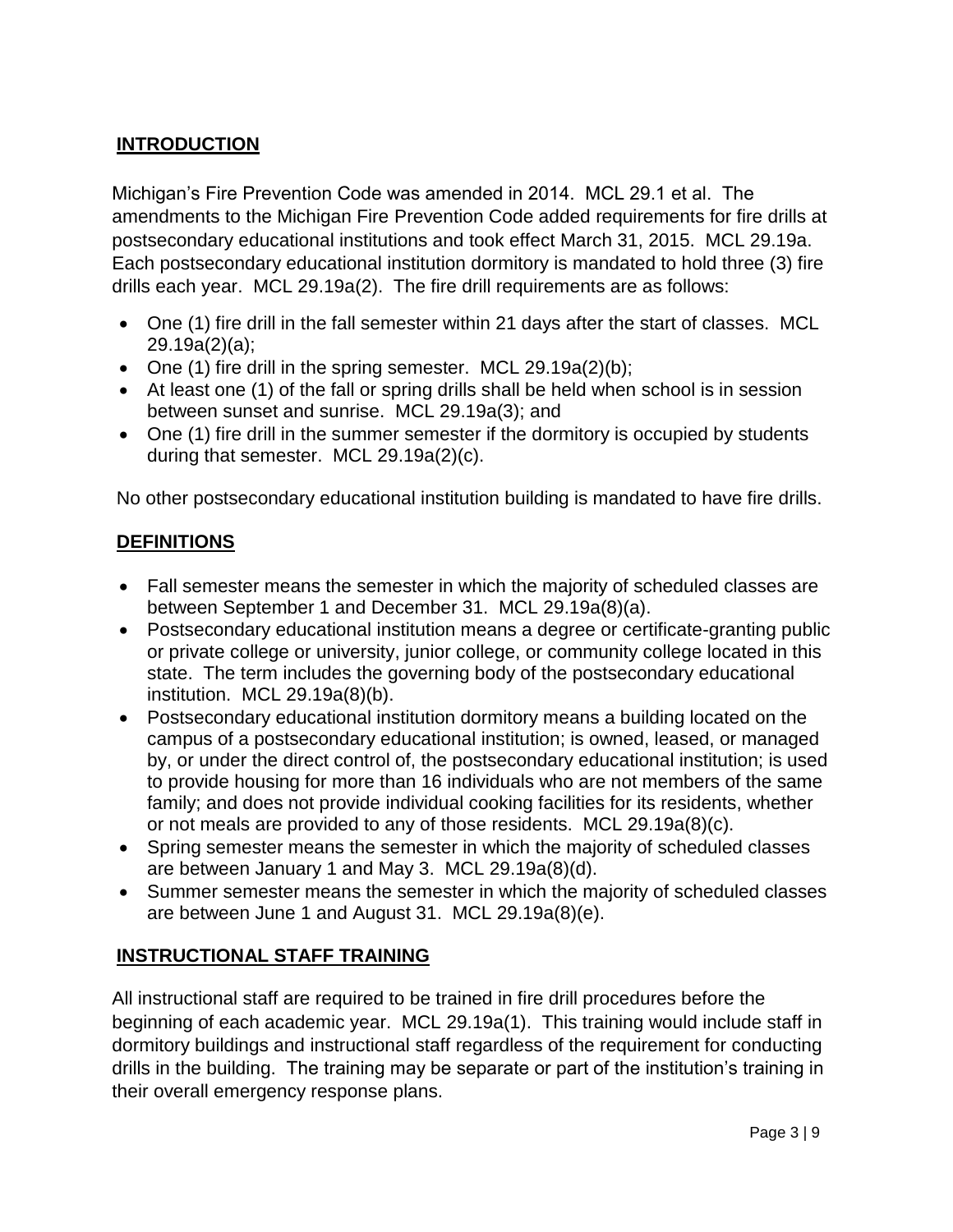#### <span id="page-3-0"></span>**REPORTING REQUIREMENTS**

Beginning in 2016, the College/Dormitory Fire Safety Drill Requirement Forms are due on or before January 10 of each year. Postsecondary educational institutions are required to submit a statement on a Bureau of Fire Services (BFS) form certifying the institution complied with all of the requirements in the preceding calendar year. MCL 29.19a(5). The College/Dormitory Fire Safety Drill Requirement Form (BFS-48) is available on the BFS website at [www.michigan.gov/bfs.](http://www.michigan.gov/bfs) The report is required to include the following items:

- Submitter information;
- Certification of compliance;
- Instructional staff training information; and
- A record of each drill.

*Note: Other drill records, including a record of all emergency procedures and training completed by staff, shall be retained and made available to the BFS upon request per MCL 29.19a(4).*

Penalties for violations of the section for conducting drills, conducting training, or submitting required reports are set forth in MCL 29.19a(6) and include:

- The institution is responsible for a civil fine of \$500.00 for a first violation of this section and a civil fine of \$1,000.00 for a second or subsequent violation. A civil fine collected under this subsection shall be paid to the general fund and credited to the bureau for the enforcement of this Act.
- For a second or subsequent violation of this section, the bureau may require a mandatory inspection of the institution's facilities and the preparation of a plan of action report by the bureau or its designee. The institution is responsible for payment of the bureau's costs associated with an inspection and plan of action report, or \$1,000.00, whichever is less.

The Act requires the BFS submit a report to the Speaker of the House of Representatives, the Senate Majority Leader, the House and Senate Appropriations Committees, the House and Senate Appropriations Subcommittees on Higher Education and Joint Capital Outlay, and the Department of Licensing and Regulatory Affairs describing each violation of this section by a postsecondary educational institution in the preceding state fiscal year. MCL 29.19a(7).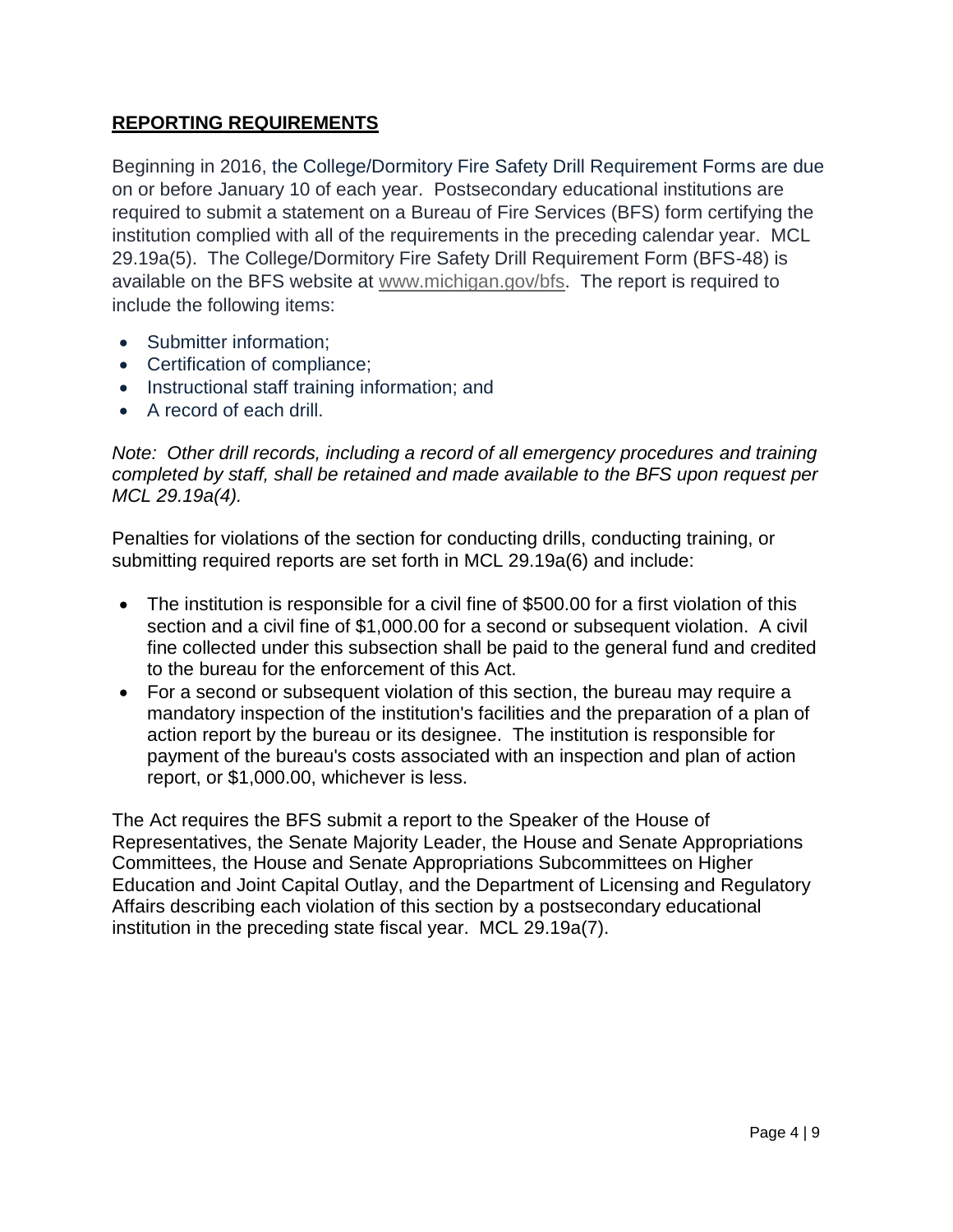#### <span id="page-4-0"></span>**SUMMARY**

Subsequent to the 2014 amendment of the Act, the BFS took the following measures to ensure all postsecondary educational institutions were fully educated on the new reporting requirements:

- Established a comprehensive database that identified those postsecondary educational institutions required to comply with the amendments;
- Developed and distributed the necessary reporting forms, procedures and other helpful information (i.e. Frequently Asked Questions) to postsecondary educational institutions;
- Provided follow-up to those postsecondary educational institutions requiring additional support and guidance; and
- Developed a comprehensive tracking mechanism to record compliance of the postsecondary educational institution reporting requirements of the Act.

In 2018, there were 94 identified postsecondary educational institutions required to comply with Public Act 481. There were 9 institutions (9.6%) failing to submit the required form prescribed by the BFS with their 2018 information. A total of 14 institutions (14.9%) were in partial compliance with various individual requirements of the Act and 71 institutions (75.5%) were in full compliance with the requirements of the Act.

In 2017, there were 96 identified postsecondary educational institutions required to comply with Public Act 481. There were 9 institutions (9.4%) that failed to submit the required form prescribed by the BFS with their 2017 information. A total of 15 institutions (15.6%) were in partial compliance with various individual requirements of the Act and 72 institutions (75%) were in full compliance with the requirements of the Act.

In 2016, there were 98 identified postsecondary educational institutions that were required to comply with Public Act 481. There were 9 institutions (9.2%) failing to comply or submit the required form prescribed by the BFS with their 2016 information. A total of 18 institutions (18.4%) were in partial compliance with various individual requirements of the Act and 71 institutions (72.4%) were in full compliance with the requirements of the Act.

In comparison, in 2015 a total 106 postsecondary educational institutions were identified to comply with the amendments to the Act. There were 6 institutions (5.7%) that failed to comply or submit the required form prescribed by the BFS, 22 institutions (20.7%) were in partial compliance and 78 institutions (73.6%) in full compliance with the requirements of PA 481.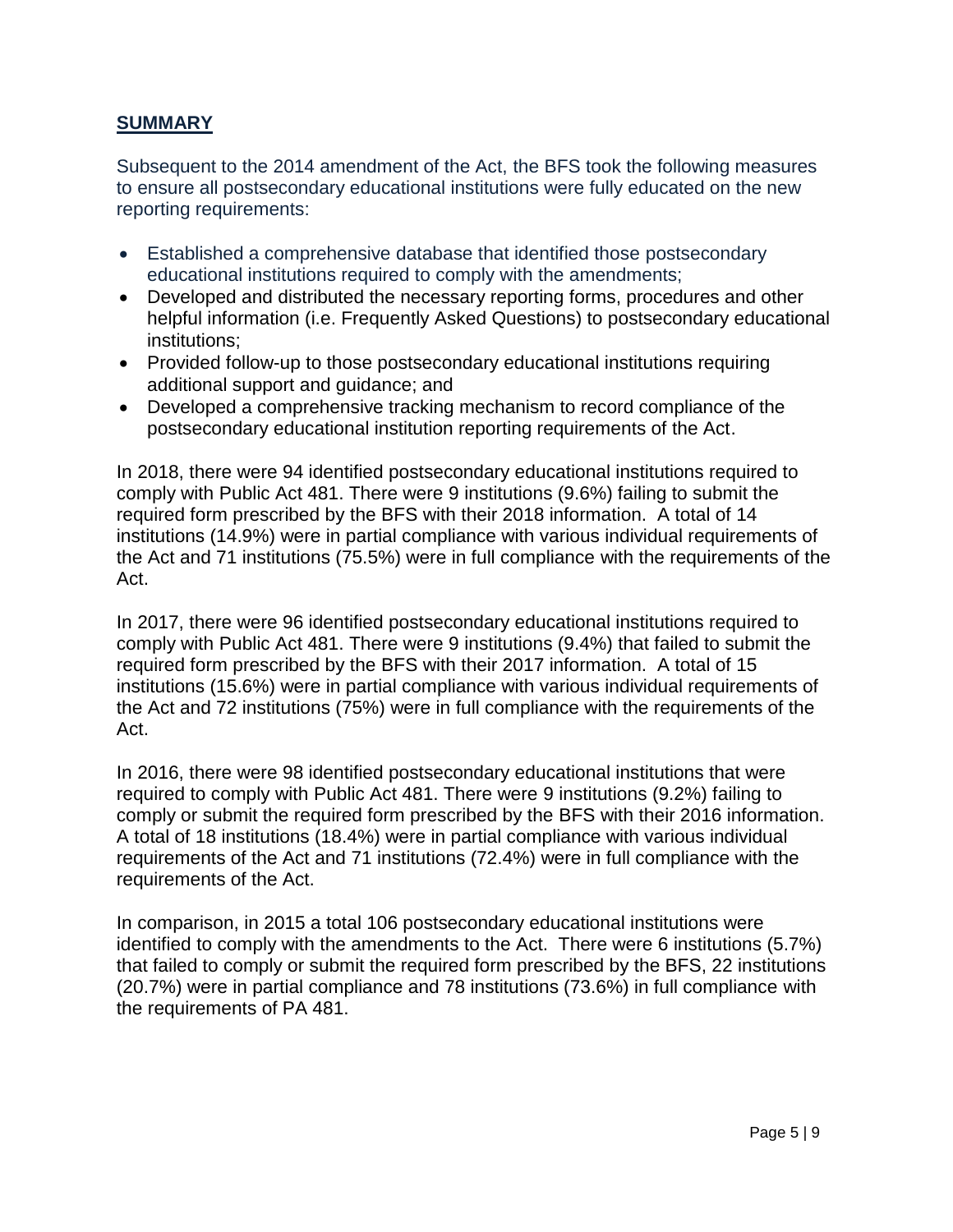

Postsecondary institutions not in compliance include incomplete certificates of compliance, incomplete dormitory fire drill records, incomplete required instructional staff training before the start of the academic year and no response from the postsecondary educational institution.



*Refer to the attachment on page 8 for a listing of schools that were found to be in partial compliance or*  did not comply with the requirements of PA 481.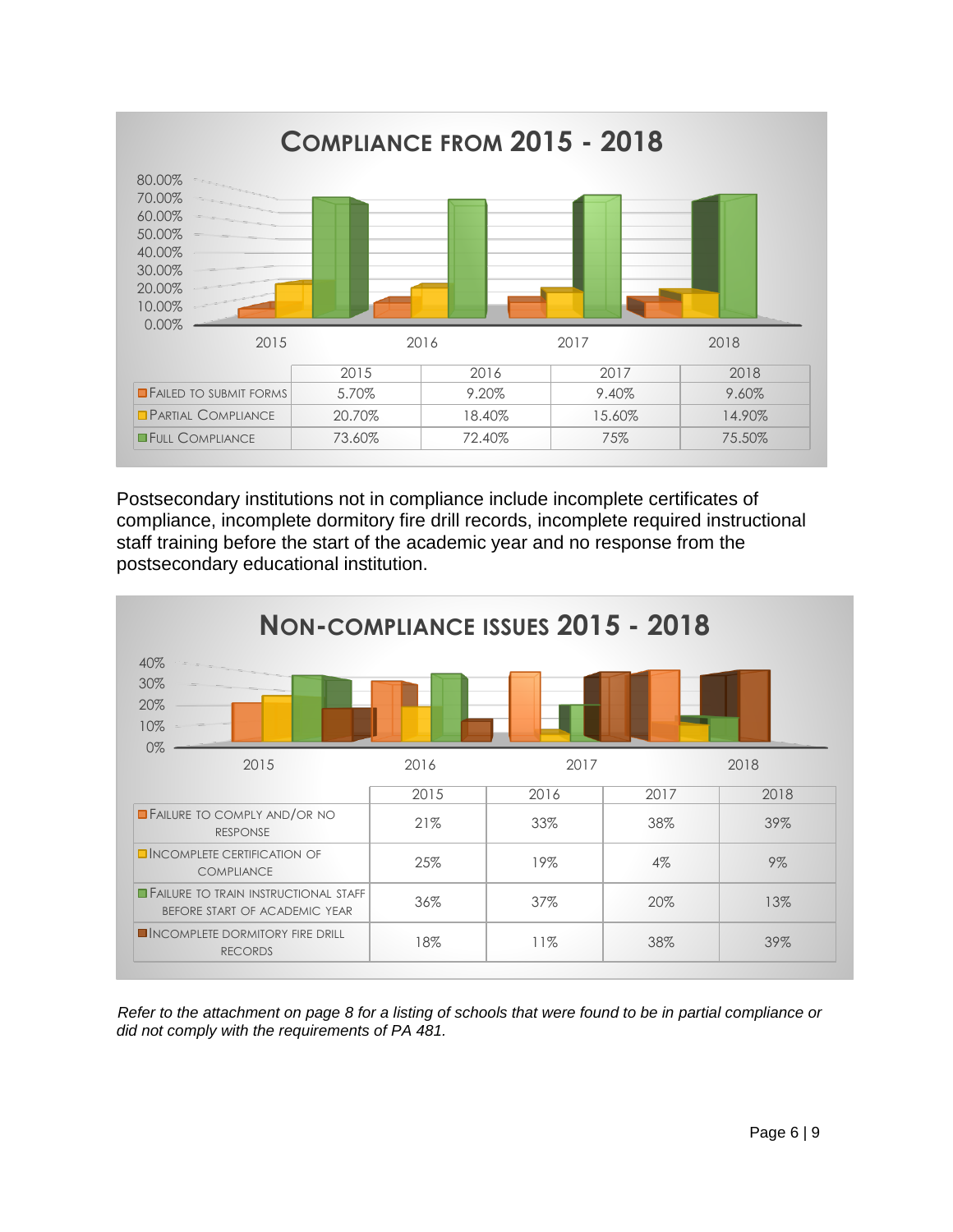#### <span id="page-6-0"></span>**CONCLUSION**

This is the fourth year since the implementation of the statutorily mandated fire drills, instruction and reporting through PA 481. Due to non-compliance, the BFS will pursue punitive action in 2019 for all postsecondary educational institutions found to be not in compliance with the Act. The BFS will issue a civil fine of \$500.00 for a first violation and a civil fine of \$1,000.00 for a second or any subsequent violations, per MCL 29.19a(6). All civil fines collected under this subsection shall be paid to the general fund and credited to the bureau for enforcement of this Act.

Please refer to Attachment A for a list of postsecondary education institutions with compliance issues.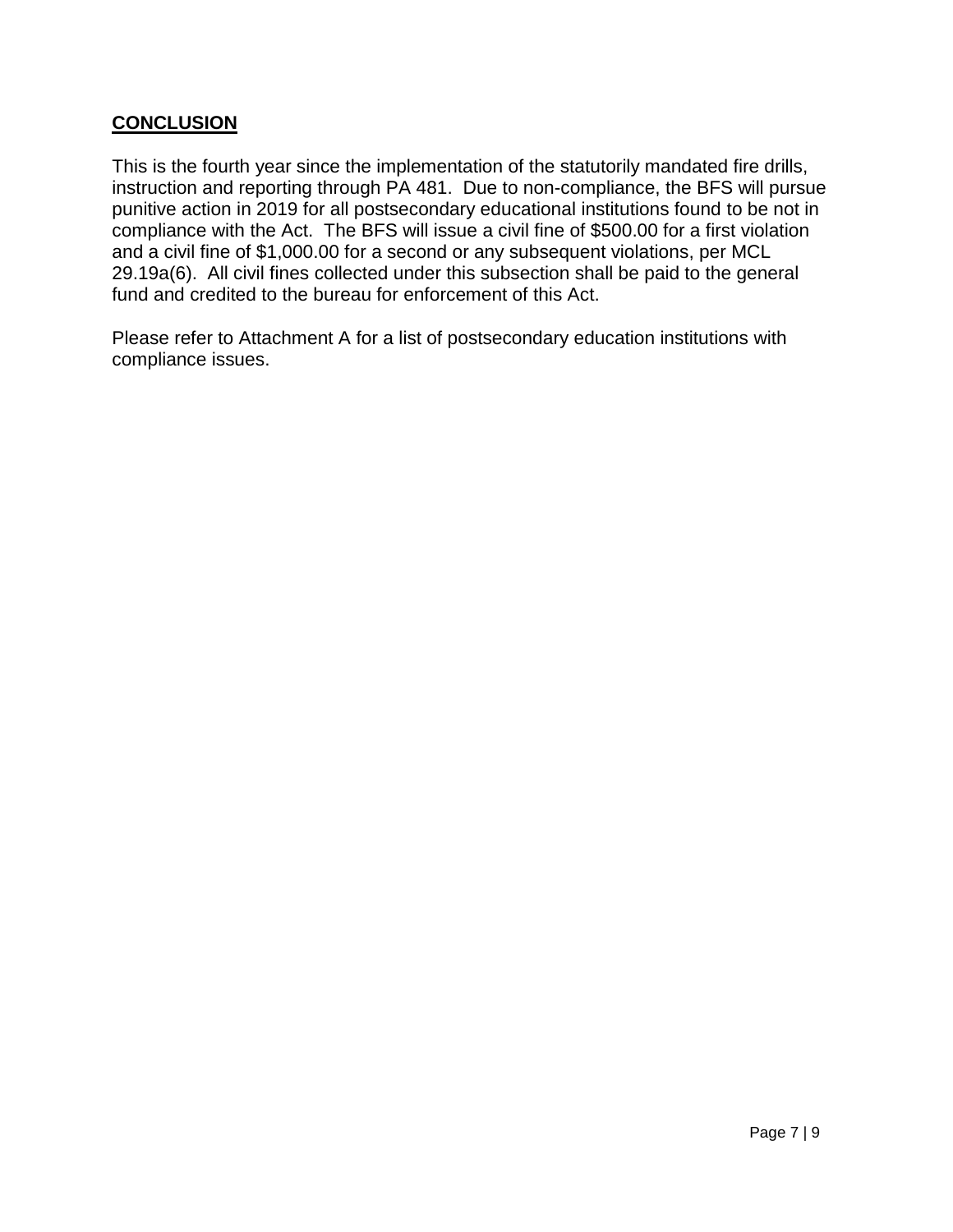### <span id="page-7-0"></span>**ATTACHMENT A**

As of February 8, 2019, the following postsecondary educational institutions were found to be non-compliant as they did not submit the required documentation or respond after repeated attempts to work with them:

- Alma College
- Art Institute of Michigan
- Lansing Community College
- Macomb Community College
- Moody Theological Seminary College
- Olivet College
- University of Phoenix Detroit
- Western Theological Seminary
- Yeshiva Gedolah of Greater Detroit

The following postsecondary educational institutions were found to be partially compliant with the requirements of PA 481 however, did not meet the specified requirements listed below.

#### Incomplete certification of compliance:

- Compass College of Cinematic Arts
- Madonna University

#### Required instructional staff training compliance:

- Baker College of Owosso Staff training was after school started
- Compass College of Cinematic Arts Staff training did not occur before the start of the school year
- Madonna University Staff training did not occur before the start of the school year

#### Incomplete dormitory fire drill records:

- Baker College of Muskegon one dorm no sunrise/sunset drill
- \*Concordia University no sunrise/sunset drill
- Eastern Michigan University no sunrise/sunset drill
- \*Jackson College one dorm no sunrise/sunset drill
- Ferris State University one dorm without fire drill within 21days
- Grace Christian University no sunrise/sunset drill
- Lawrence Tech. University no sunrise/sunset drill
- Madonna University no sunrise/sunset drill
- Sacred Heart Major Seminary no fire drill within 21days